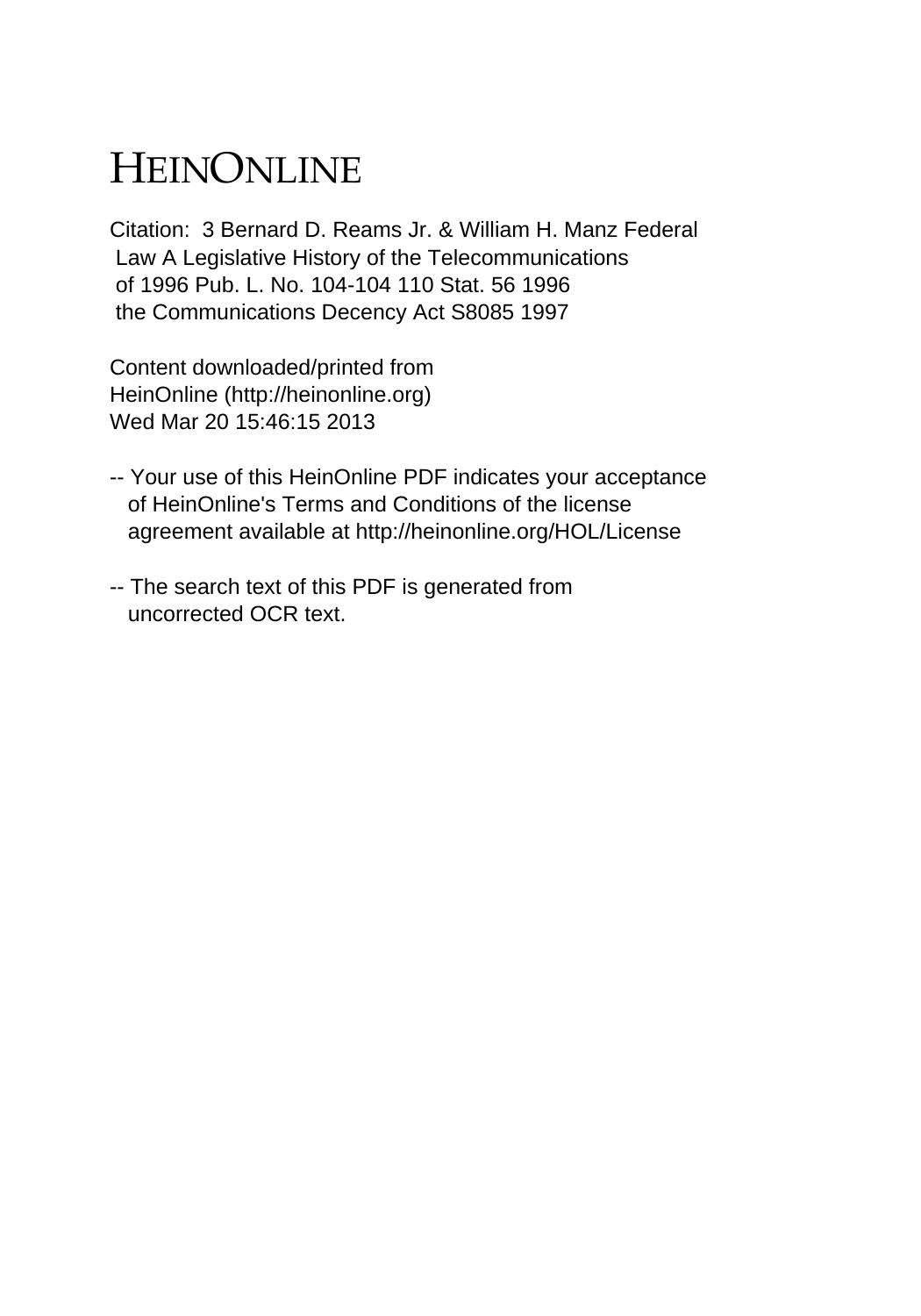Mr. SIMON. Mr. President, today I rates;<br>when commission and the State com-<br>submit an amendment that I plan to mission shall have access to the working pa-<br>offer to S. 652, the telecommunications pers and supporting mater erating Companies enter the ouslieses<br>of manufacturing, the consumer will be meat appropriate procedures to ensure the Join<br>protected against possible price in-<br>protected against possible price in-<br>submitted to it under th In the Bell companies into manufac-<br>Ing the Bell companies into manufac-<br>ing the Bell companies into manufac-<br>turing, no one should disagree on the<br>need to ensure the consumer is proing the Bell companies into manufacture on the On page 33, line 12, strike out "(f)" and in-<br>need to ensure the consumer is pro-<br>need to ensure the consumer is pro-<br>tected against possible rate increases. On page 34, line

Cled against possible rate increases.<br>I applaud the authors of the legisla- on page 34, line 25, strike out "(h)" and in- T<br>Cap including costain safecuards on page 34, line 25, strike out "(h)" and intion for including certain safeguards<br>already in the legislation. My amend-<br>ment would take these protections one on page 35, line i, strike out "(i)" and in-<br>ment would take these protections one sert in lieu thereof "(i) ment would take these protections one step further by requiring an audit conducted at the direction of the State.<br>The language, which is based on last THE TELECOMMUNICATIONS COM- <sup>101</sup><sup>101</sup> utceau at the unretulion of the scate: **The TELECOMMUNICATIONS** COM-<br>The language, which is based on last **PETITION** AND DEREGULATION<br>whe and straightforward. ple and straightforward.<br>
I hope that my colleagues will agree

I hope that my colleagues will agree Mr. DOLE. Mr. President, we are still and adopt this important amendment. I  $_{\text{in}}$  a period for morning business. I

ty variation application and pay for here of the results of the distribution of the separate space and modern than the separate space and modern than the set of the affect on an audit every 3 years conducted by an inde- on

the wealth company provides service. The<br> **chat- bill. include** requirements<br>
that-<br>
"(A) each audit submitted to the Commis-

person who considered the summit single state of the bill.<br>
The initiations on such certification and any consideration of the bill.<br>
or limitations can such certification and any consider the state that Senator PRESSLER S

**"(4)** CoMMIsION RZVIXw-rh Commission **wo** "(6) COMMISSION NEVIEW and analyze the an-<br>hall periodically review and analyze the an-<br>dits submitted to it under this subsection. batch,<br>"(5) ACCESS TO DOCUMENTS.-For purposes I suggest the absence of a quorum.

**of a summer of a tunner can suppose the audit states of a quorum.**<br> **of ondered is a state of a state of a property of a state of a quorum**<br> **of onder this and reviews under this The PRESIDING OFFICER.** The<br>
subsection—<br>

San. and the State commission shall have **cented to call the roll.** Can the State Commission shall have **celed to call the roll.** Cal access to the financial accounte and records **Ceeded** to call the roll. of each compacrand of **Its** suebidiarise nec- **Mr. CHAFEE. Mr.** President. **I ask**

PROPOSED SIMON AMENDMENT TO cific activities permitted under this section **T1**<br>
8. 652<br>
and their

and a period for morning business. I wanted to indicate that the chairman east unanimous consent that my wanted to indicate that the chairman I ask unanimous consent that my wanted to indicate that the chairman I amendment be printed in the RECORD. of the Commerce Committee, Senator and On page THESSILER, IS SCRIMING ON THE BLUE TO DEFINE THE STATE OF STATE SECTION AND THE ISSUE TO DETERMINE THE ISSUE OF SINCERE GOING THE ISSUE OF SINCERE GOING THE ISSUE OF SINCERE GOING THE ISSUE OF SINCERE SCRIMING THE SINCERE **Thesenter**, is standing by. He is pre-<br>pared to do business. He is sincere about finishing the telecommuni-<br>cations bill, and he is prepared to stay

puled with the separate accounting require-<br>there are some who wanted to debate this<br>puled with the separate accounting require-<br>there are some who wanted to debate this<br>"(2) RESULTS SURFITED TO columns and column deald th

regulation include regulation of the cloture today. This is an im-<br>portant bill. We should have a lengthy tendebate. A lot of people have different **P** ideas on this bill. Certainly, we should in **the state of the Commission of the Commission and to the State Commission of the bill pulled action on the bill pulled and to the State commission is certified <b>by Tuesday. That would give us the am** by the auditor responsible for conducting the by Tuesday. That would give us the and to the State commission is certified by Tuesday. That would give us the and Republicans alike. I think this most of shout 4<sup>14</sup> to 5 days andit; and<br>
"(B) each audit shall be certified by the which seems to be a considerable cu<br>
person who conducted the audit and shall length of time, considering the impor- *Se*<br>
person who conducted the audit and shall leng

is here and ready to do business. If the Senator from Iowa has an amendment,

ubsection-<br>
"(A) the independent auditor; the Commis-<br>
The assistant legislative clerk pro-

of each company and of its subsidiaries nechanized with unanimous consent that the order for im<br>essay to verify transactions conducted with unanimous consent that the order for im

The PRESIDING OFFICER. Without

ction. it **is** so ordered. **r.** CHAFEE. Mr. President. **I thank** Chair.

**'he** remarks of Mr. CHAFEE per-**ing** to the introduction of **S. 910** are ted in today's RECORD under atements **on** Introduced **Bills** and Joint Resolutions.")

**r.** CHAFEE. Mr. President. **I** sost the absence **of a** Quorum. e **PRESIDING** OFFICER. The **k** will call the roll.

**be** assistant legislative clerk pro-**ded** to call the roll. **"**

**r. WELLSTONE.** Mr. President. **I** unanimous consent that the order

unaminous consert that the order<br>he PRESIDING OFFICER. Without<br>cotion. it is so ordered.<br>r. WELLSTONE. Mr. President,

**Mr.** WELLSTONE. Mr. President, since I have to catch a flight back to inesota, and **I** understand the ma-ty leader **is** going to be coming out **a** moment, **I** just wanted to say to who have been involved in these **ne**lattons I am very pleased. **I** know **t** Senator LEVIN. Senator FEWGOLD. and Senator LAUTENBERG join me.

thank Senator FORD from Kentucky my colleagues **on** the other side **of** aisle. It seems **as if** what we are going to have is an announcement that ng to have is an announcement that<br>I make it clear that in July, and<br>tainly no later than the end of the **nth.** we will have **an** opportunity to **'e** both lobby disclosure and the **gift in** this Chamber. **and** we will have debate and we will have votes.

think that **is** the way it should be. **mn** very pleased with what **I** under-**od** is certainly going to **be** an agree-Ut. The majority leader will go into **a** in more detail, and he will read **e** terms of the agreement, but this **is** at we have **all** been working for. It **is at** we have **all** been negotiating **ut.** And from my own point **of** view. hink the most important thing **Is** at this will be **an** opportunity for the Senate to go on record, this will be an iortunity for the Senate **to, I** think. **ly** lead the way on **a** measure that everything to do with openness in political process, with accountabil- **,** with changing matters for the bet-

'eople in the Country **really** believe public service, want to believe in **bUc** service. **All** of us **do,** Democrats I Republicans alike. **I** think this mo**ut** in **July** and this debate, this dis-son and the final action *by* the Senate will be a very strong and posi**e** reform.

**1o** I am very pleased that finally **ese** negotiations have borne fruit. **I** am pleased that the majority **er** will be *out* here to announce this. I thank the Chair.

s. I thank the Chair.<br>**suggest the absence of a quorum.**<br>The **PRESIDING OFFICER.** The The PRESIDING clerk will call the roll.

The legislative clerk proceeded to Ine legislative clera proceeded to<br>|| the roll.<br>Mr. DOLE. Mr. President. I ask unan-

**ous** consent that the order for the orun call be rescinded.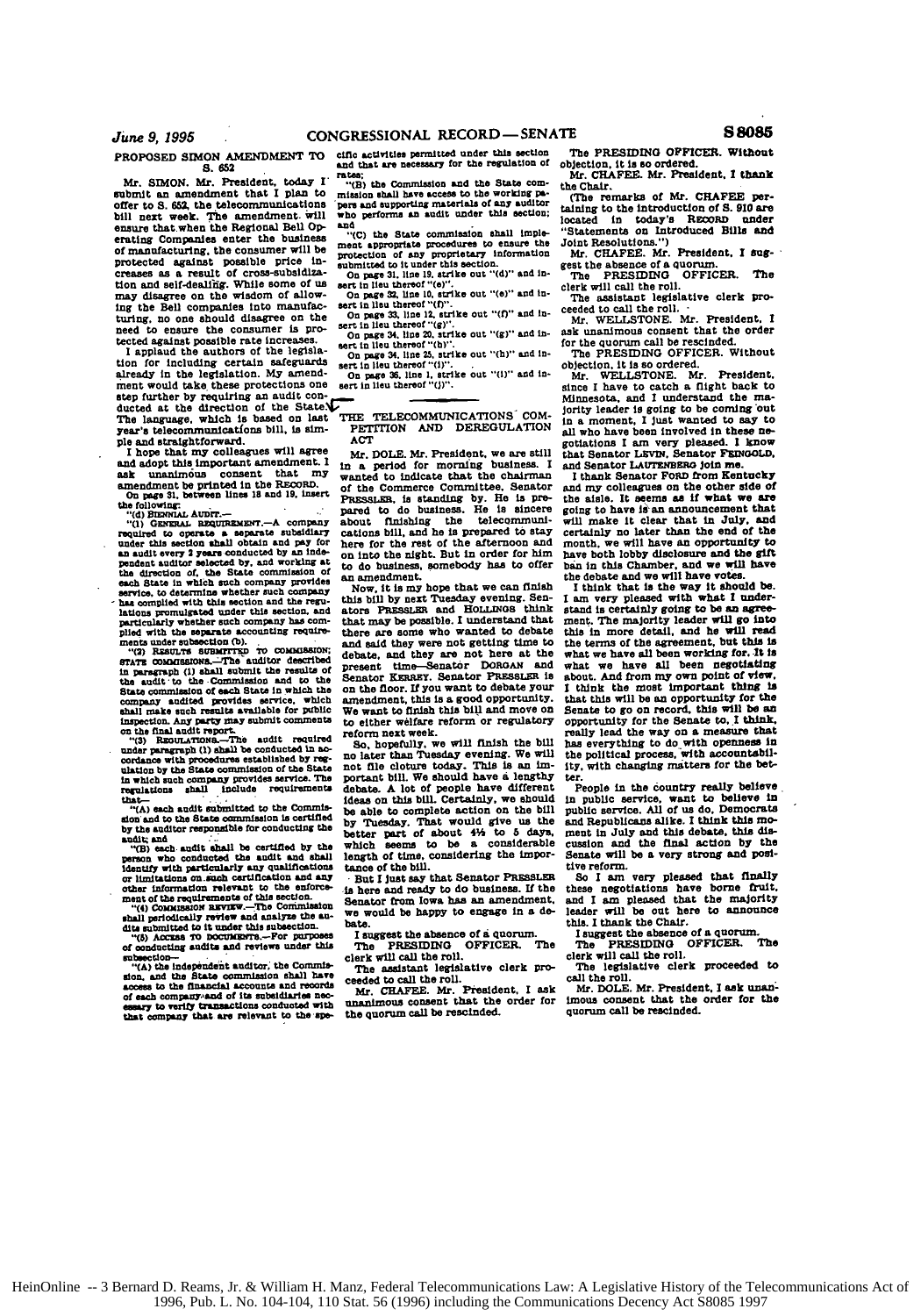**CONGRESSIONAL** RECORD-SENATE **S8086** *June* **9, 1995**

lation and gift ban legislation as it af- **text of Title I regarding lobbying reform.**<br>fects the Senate or affects Congress, and the second measure embodying the text

ment. It **Is** fairly lengthy, **but I can** necessary changes **In** the form of the **meas-**read It. In any event. **I** ask that it be *ore* or matter that **are** appropriate. **so** that

later than Friday, July 28, and after Title I, that immediately upon the disposition of the minority leader, tion of that measure, the Senate turn to the proceed to S. 101, a lobbying consideration of the measure embodying shorted and placed on the calendar by without any intervening action or detailed<br>this consent agreement; that the mo-<br>the second bill, that bill contains matter<br>tion to proceed be agreed to and the which only applies to th bill then be automatically divided into then immediately turn to the consideration two separate pieces of legislation; the of a Senate resolution that contains the text first measure embodying the text of of that larguage, two separate pieces of legislation; the of a Senate resolution that contains the text in measure embodying the text of of that language, and that a vote occur on thitle I regarding lobbying reform, and the resolution, with of title **II** regarding gift rules; that the indefinitely postponed.<br>clerk be authorized to make the nec-<br>clerk be authorized to make the nec-<br> $\frac{Ordened}{d}$  if a unanimous consent agree-In a second measure embodying the text with or details, and that use sense on the clerk be authorized to make the nec-<br>clerk be authorized to make the nec-<br>mil and void if a unanimous consent agree-<br>essary changes in the f ure or matter that are appropriate, **so** the Senate's consideration of legislation **re**that each measure stands on its own; that the Senate then begin considerthat the Senate then begin consider- original **bill** regarding lobbying reform, or a ation of the measure embodying title I; bill that encompasses both proposals.<br>that immediately upon the disposition Ordered further, That no bill, resolution, or that immediately upon the disposition of that measure, the Senate turn to the consideration of the measure embodying title **II;** and that the preceding all **meat.** occur without any intervening action Mr. DOLE. Mr. President, having got-

If after third reading of the second there yet, but there is, I think it is fair<br>bill, which is gift rules, that bill con-<br>to say, honest negotiation going on on<br>tains matter which only applies to the both sides. This is n Example in the Senate then immediately ter. I do not know of anybody here who Senate, the Senate then immediately ter. I do not know of anybody here who turn to the consideration of a Senate does not want lobbying reform, because the consideration of a Senate does not want lobbying reform. depend-<br>resolution that contains the text of ing on how you define "reform."<br>that language; that a vote occur on the hand I do not know of anybody who that language; that a vote occur on the **and I** do not know of any body who resolution, without any intervening ac- does not believe we can improve the tion or debate; and that the Senate bill gift rules that apply to Memb be indefinitely postponed.<br>The PRESIDING OFFICER. Without

and void if a unanimous-consent agree- side of the aisle working together in and void if a unanimous-consent agree- side of the aisle working together in ment can be subsequently reached gov- the next few weeks to see if w ment can be subsequently reached gov-<br>the next few weeks to see if we can<br>erning the Senate's consideration of come up with a separate package, but,<br>legifiation regarding the congressional if not, then we will proceed to S

consent that no bill, resolution, or agreement, or even without an agree-amendment regarding the congres- **ment,** it should not take more than 2 sineuument regarding the congress monted to the Senate's time.<br>Sional gift ban rule or lobbying reform or 3 days of the Senate's time. **bill be in order prior to the execution** The PRESIDING OFFICER. The Sen-<br>of this agreement.<br>The PRESIDING OFFICER. Without Mr. FORD. Mr. President, I want to of this agreement. ator from Kentucky **is** recognized. The PRESIDING OFFICER. Without Mr. FORD. Mr. President, **I** want to

The PRESIDING OFFICER. Without Order than Friday, July 28, 1995, the big order of the Southern and the southern and the model of the model of the model of the MMINOUS-CONSENT AGREEMENT Lobbying Gift Ban Bill. proceed to 8. depending on which prevails. **of Title H** regarding gift rules: *Provided.* We have a unanimous-consent agree-<br>
That the Clerk be authorized to make the

each measure stands on Its own. Printed in the RECORD.<br>printed in the RECORD.<br>I ask unanimous consent that not consideration of the measure embodying

one and the relationships the Congressional gift<br>ban rule or the lobbying reform bill be in<br>order prior to the execution of this agree-

or debate.<br>That is the request. **ten the consent agreement**, let me indi-<br>The PRESIDING OFFICER. Without cate what it does.<br>The PRESIDING OFFICER. Without cate what it does.

objection, It is **so** ordered. We have been trying for some time to Mr. **DOLE.** And the second **part.** come together on a **lobbying** reform We have been trying for some time to come together on a lobbying reform bill and gift rule changes. We are not there yet, but there is, I think it is fair

resoution, whole any method or debate; and that the Senate bill gift rules that apply to Members of<br>the indefinitely postponed. Congress. We have been working with<br>the Contagn with the Senate bill conduction of the With tucky. Senator FORD, and others on<br>that side of the alsle. As I understand. Mr. **DOLE. I** further ask unanimous that side of the aisle. **As I** understand, consent that this agreement **be** null there will be a number of us on each

higher three materials of the state of the state of the state in the state of the precise both proposals.<br>The PRESIDING OF The PRESIDING OF The PRESIDING OF THE PRESIDING OFFICER. Without what it is. I hope that we can do objection, it is so ordered. We will take it up no later than Fri-We will take it up no later than Friday, July 28, and if we have some agreement, or even without an agreement or the month is also ment, it should not take more than 2

objection, it is so ordered. thank the majority leader for his pa-<br>The text of the agreement is as fol-<br>tience, Senator LOTT's patience, and The text of the agreement is as fol- tience. Senator **LOTT's** patience, and **lows:** others as we have tried to move

through this, because it is complicated. If it is **a** resolution, it **only** applies to the Senate. If it is **a bill,** it applies to

the House and Senate. There am different views on lobbying reform and on gift ban. But this **S. 101** Is **a** bipartisan piece of legislation. It is **COHEN,** LEvIN. **WELLBTlONE,** and others as it relates to bipartisanship. So there **is** an interest on both sides of the aisle to work something out. Senator **LEvIN** has worked very hard, as the majority leader knows, to put this together and to bring this bill to the attention of **Cie** Senate and to have a stand-alone vote. **Also,** Senator **WELLSTONE,** Senator FEINGOLD, Senator LAUTENBERGvery sincere and like-minded individ-<br>uals-and others.

uals--and others. **I** hope we at some point, as the **ma**jority leader says, can come together with **a** bipartisan effort so we can agree on it. **If** we do, I think it will be a bellwether day. Let me thank him and others who have been so diligent in this.<br>We all.understand the give and take,<br>and sometimes we have to walk off and **let** it cool a little and come back and go after it again. That is the system. That is the institution. As of today, **I**

am proud I am here. I thank the Chair. Mr. DOLE. I thank the Senator from Kentucky. I just hope this is something on which the leadership, including the Senator from Kentucky, obviously the<br>Senator from Mississippi, Senator<br>LOTT, myself, and Senator DASCHLE.

will have some input.<br>It seems to me we have to take some responsibility for changes in the lobby-ing procedures and also gift rules. **I** am prepared to do that. **I** know the Sen-ator from Kentucky and I assume the Senators from South Dakota and Mississippi are, too, working with other<br>Senators, because different people have different ideas on what reform **is** and what rule changes ought to be made.<br>As far as I am concerned, they can go

as **far** as they want. It does not make **any** difference to this Senator. But I think we can work out a reasonable **ap**proach to get it done and get it behind us either before or during the August recess, let us put It that way, because we are not certain when the August **re**ces will begin. **Mr.** FORD. Mr. President, will the

Senator qualify during the recess<br>Work on it after we go or is he indicat ing we may not **go** out? Mr. **DOLE.** In fact. **I** should nay, in all

candor, we are working this weekend-my staff has been directed to work with others to see how much we really believe we can finish **by** the date of the normal August recess, which is sched-<br>uled to begin on Friday. August 4. and<br>scheduled to conclude on September 5.<br>Obviously, all Senators hope we can

keep that entire period of time. It is my hope we can also do that. **But I** must say to my colleagues, we need to take a hard look at where we are. It is **a** question of how long we stay out in August or how long we stay here in No- vember. So it will be one way or the other. We will try to give everybody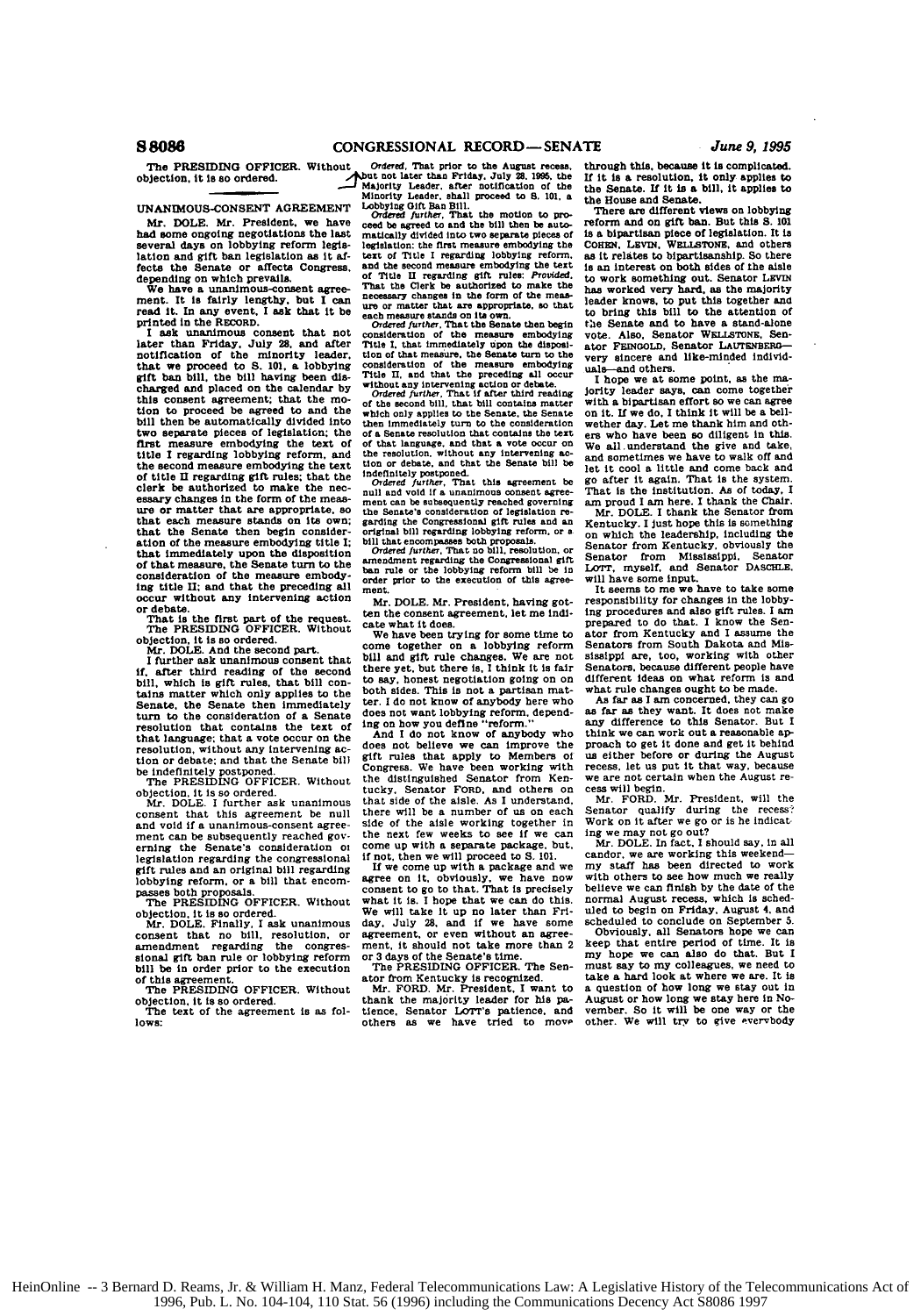Document No. **35**

 $\sim$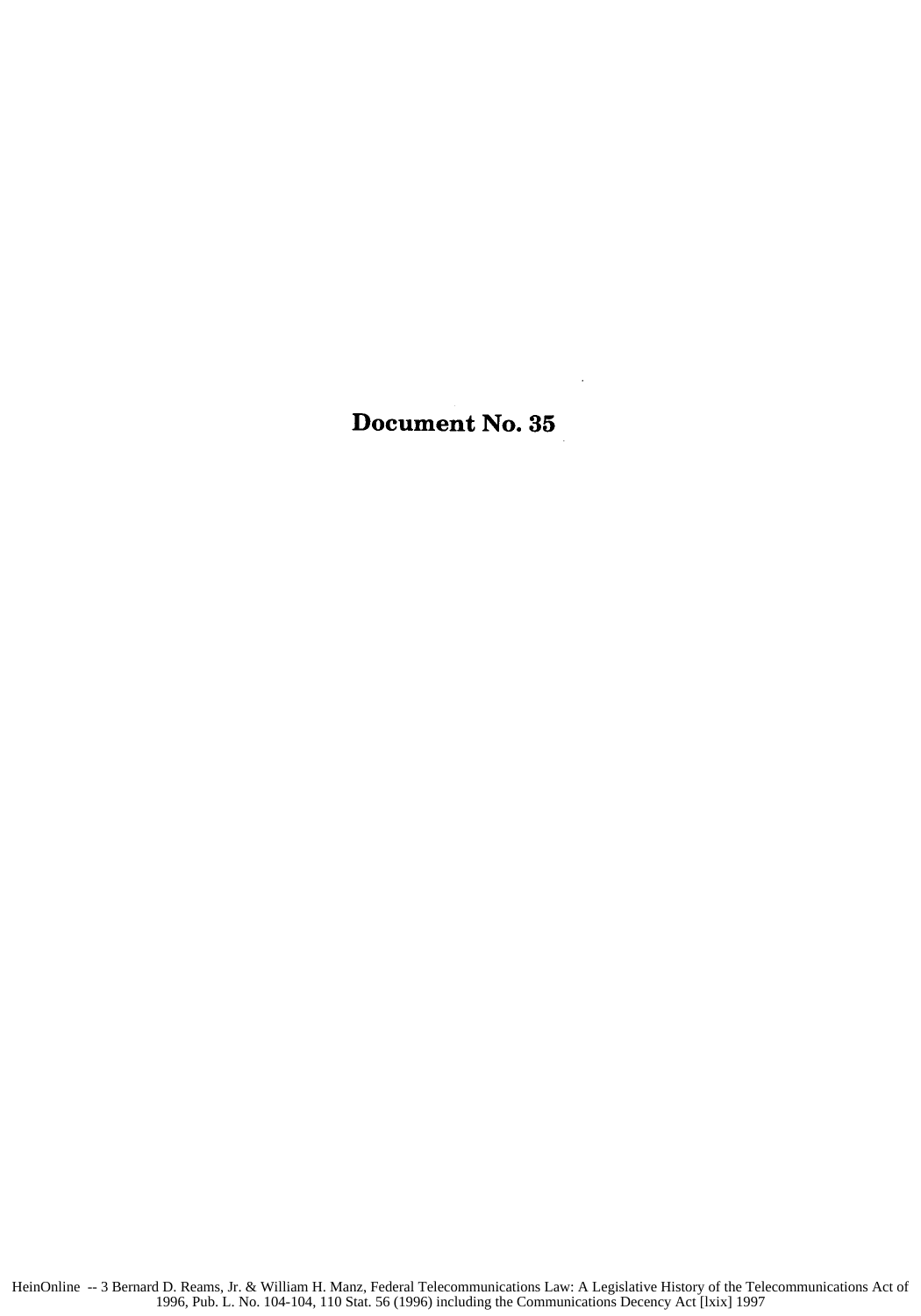HeinOnline -- 3 Bernard D. Reams, Jr. & William H. Manz, Federal Telecommunications Law: A Legislative History of the Telecommunications Act of 1996, Pub. L. No. 104-104, 110 Stat. 56 (1996) including the Communications Decency Act [lxx] 1997

 $\bar{z}$